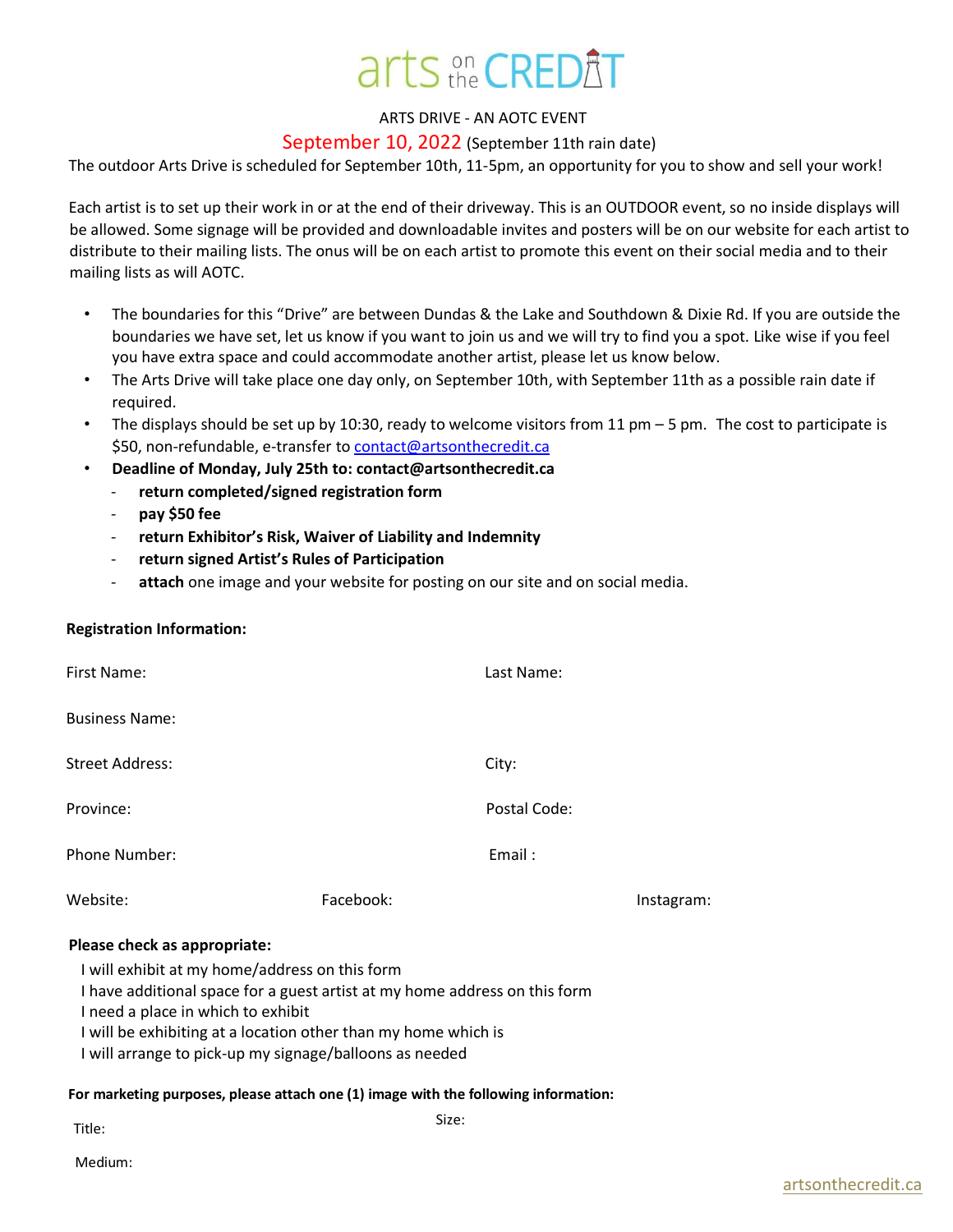# arts on CREDAT

#### **Exhibitor's Risk, Waiver of Liability and Indemnity**

The Exhibitor acknowledges that she/he exhibits at *Arts on the Credit* operated by *Arts on the Credit* at her/his own risk both as to personal injury to the Exhibitor and her/his employees and as to property damage. In particular, but without limitation, the Exhibitor acknowledges that all equipment, supplies and other goods brought into the Event by the Exhibitor or with the authority of the Exhibitor shall at all times be at the risk of the Exhibitor whether or not such equipment, supplies or other goods are the property of the Exhibitor. Insurance coverage against all risk of loss or damage or liability to persons or property in connection with the Exhibitor's occupation of the building shall be the sole responsibility of the Exhibitor. *Arts on the Credit* strongly recommend that each Exhibitor seek liability insurance.

The Exhibitor hereby releases *Arts on the Credit* and its Directors, Employees, Officials, Servants, Agents, Organizers, Representatives and Volunteers (collectively "Event and its Servants") from any and all losses, claims, costs, damages, demands, expenses, actions and causes of action of any nature (collectively "Claims") arising in any manner from, by or through the Exhibitor's occupation of space at the *Arts on the Credit* Event, notwithstanding that the Claims may have been contributed to or occasioned by the negligence, misfeasance or malfeasance of *Arts on the Credit*.

The Exhibitor will save harmless and indemnify *Arts on the Credit* and its Servants, from any and all Claims arising in any manner from, by or through the Exhibitor's occupation of space in the event building, notwithstanding that such claim may have been contributed to or occasioned by the negligence, misfeasance or malfeasance of the Event and its Servants, or any of them. No assurance, verbal or otherwise, by the Event and its Servants, or any of them, which is inconsistent with the provisions hereof, shall be binding upon *Arts on the Credit.* 

All matters and questions not covered herein are subject to the discretion of *Arts on the Credit* and an Exhibitor may be expelled for conduct detrimental to the efficient operation of the Event. Any violation of conditions and regulations give *Arts on the Credit* the right to cancel this contract and expel the Exhibitor.

*Arts on the Credit* shall have the right to make amendments and additions to these Conditions and Regulations as shall be deemed necessary at the discretion of *Arts on the Credit*, acting reasonably, to ensure proper conduct of the Event. Should any contingency interrupt or prevent the holding of the Event, *Arts on the Credit* shall in no way whatsoever be liable to the Exhibitor, other than to return such portion of any amounts paid as may be determined to be equitable by *Arts on the Credit*, in its sole opinion, after deduction of such amounts as may be necessary, in the sole opinion of *Arts on the Credit,* to cover all expenses by *Arts on the Credit* in connection with the Event and/or promotion and publicity.

I grant *Arts on the Credit* permission to use the images of my work noted above in promotional materials.

I have read the paragraphs above related to the risks for which I am responsible as an Exhibitor Signature:

Signed: \_\_\_\_\_\_\_\_\_\_\_\_\_\_\_\_\_\_\_\_\_\_\_\_\_\_\_\_\_\_\_ Dated: \_\_\_\_\_\_\_\_\_\_\_\_\_\_\_\_\_\_\_\_\_\_\_\_\_\_\_\_\_\_\_\_

[artsonthecredit.ca](http://www.artsonthecredit.ca/)